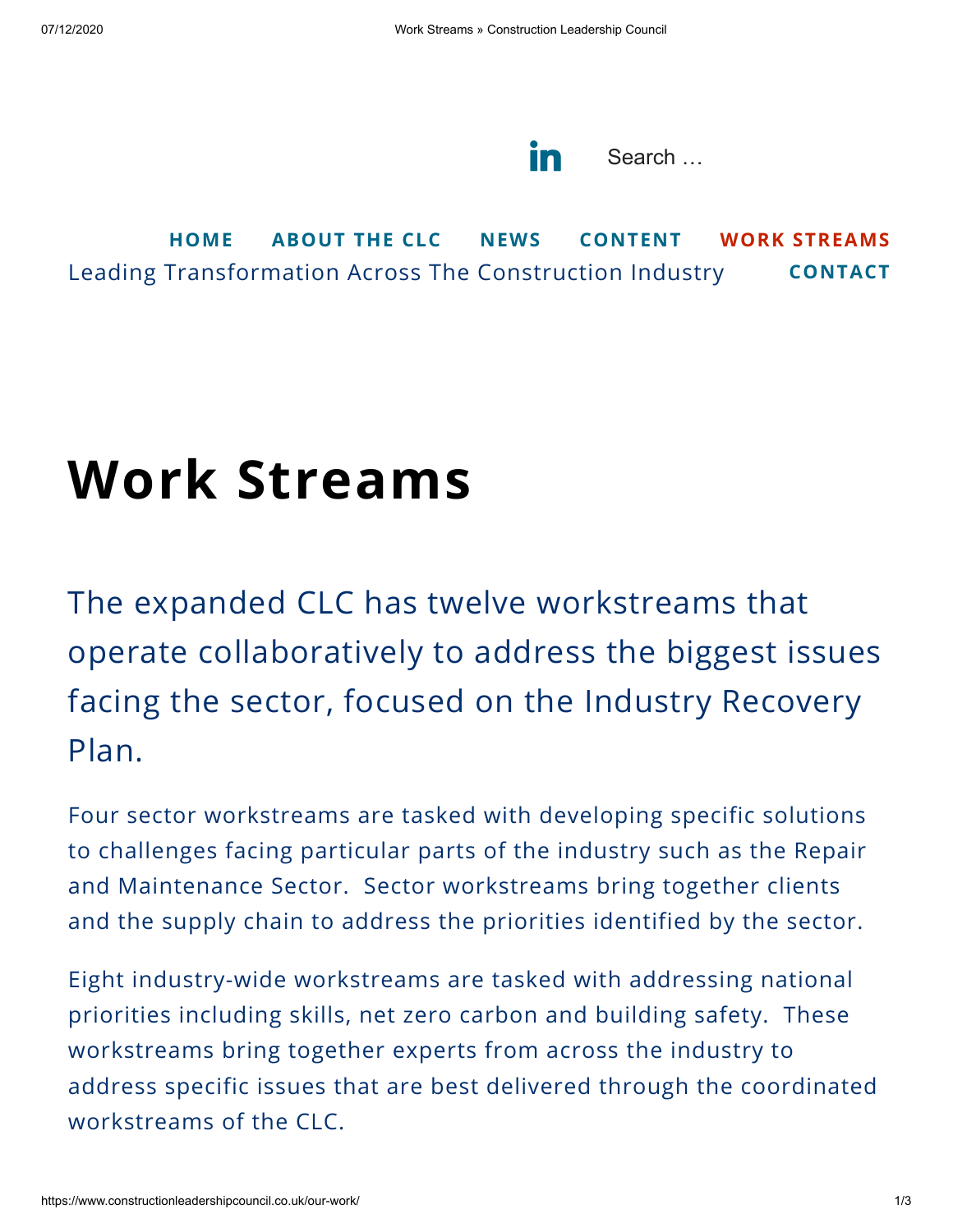## **Sector Working Groups**



Sector and industry-wide workstreams collaborate at priority intersections where the greatest benefits can be gained from a joinedup, cross industry approach.